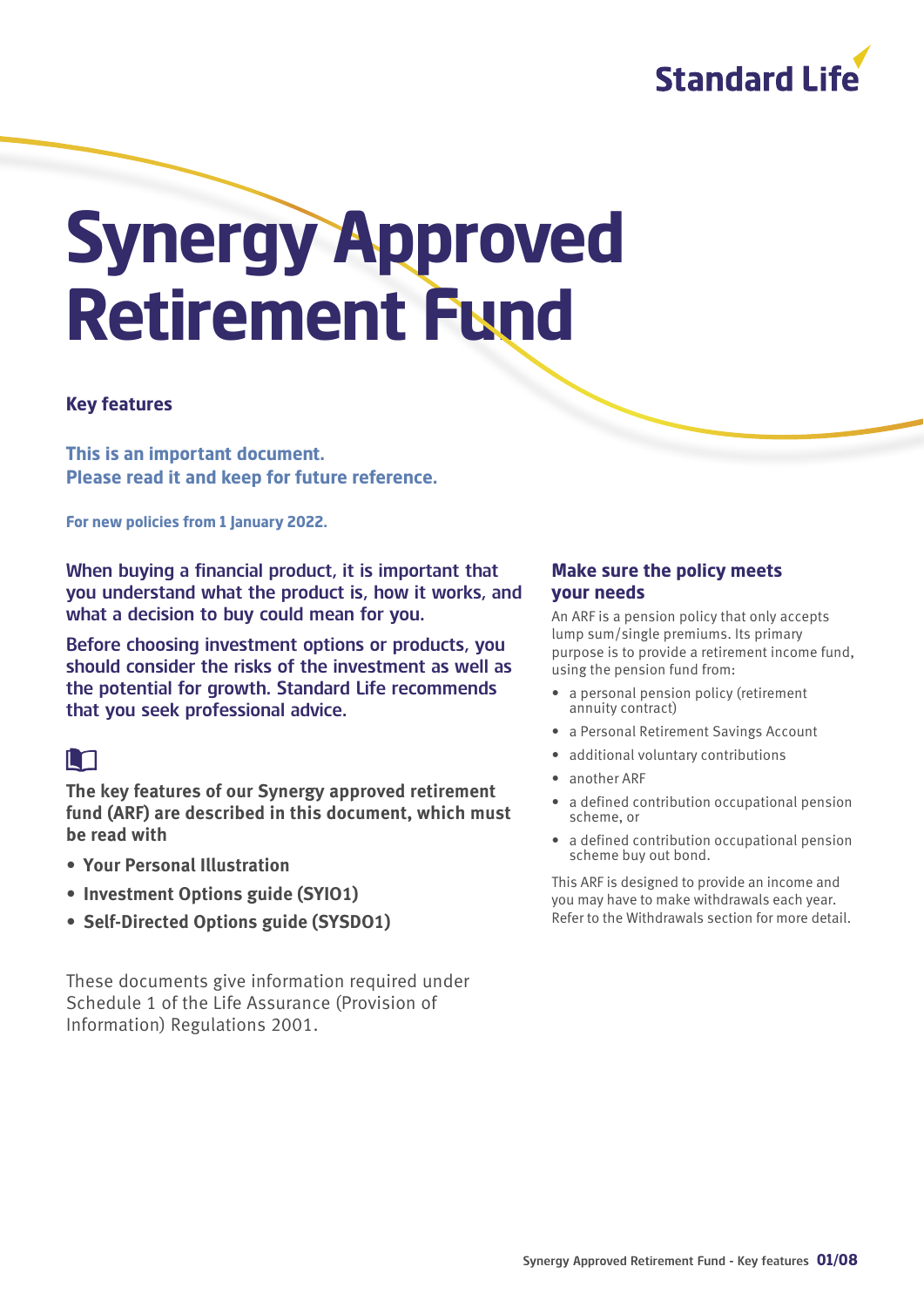Your policy is linked to a mixture of assets. You pay a premium to purchase the policy which gives you rights to receive the policy proceeds or death benefits. The amount of money you get back will depend on the investment performance of the assets linked to the policy less charges and taxes applied. The assets linked to the policy are legally owned by Standard Life.

Taking out an ARF is a long term commitment and you should only enter into this contract if you are satisfied that it meets your needs and circumstances. Standard Life recommends that the minimum investment period for this policy is five years.

**WARNING: If you propose to take out this policy in complete or partial replacement of an existing policy, please take special care to satisfy yourself that this policy meets your needs. In particular, please make sure that you are aware of the financial consequences of replacing your existing policy. If you are in doubt about this, please consult your insurer or insurance intermediary.**

#### **What happens if you want to cash in the policy early?**

You can make a withdrawal, transfer to another ARF, or buy an annuity at any time.

The value of your policy may be less than what you paid in especially in the early years.

#### **Early encashment charge**

If you make a withdrawal or transfer your policy before the third or fifth anniversary of the date your premium is allocated, this charge may apply depending on what you've agreed with your financial adviser. Any additional single premiums may also be subject to this charge, if you choose to transfer or surrender from your policy.

This charge does not apply in the following circumstances:

- exercising your right to cancel the policy in the cooling-off period (please refer to **Your right of cancellation**)
- on regular income withdrawals
- a claim on death
- switches
- if agreed with your financial adviser

The early encashment charge is:

| <b>Early encashment within</b> |                   | Charge* (as a % of |
|--------------------------------|-------------------|--------------------|
| 5 years                        | 3 years           | value cashed in)   |
| Year 1                         |                   | 5%                 |
| Year <sub>2</sub>              |                   | 4%                 |
| Year <sub>3</sub>              | Year <sub>1</sub> | 3%                 |
| Year 4                         | Year <sub>2</sub> | 2%                 |
| Year 5                         | Year <sub>3</sub> | 1%                 |

\*This charge applies on a first in first out basis.

#### **What are the projected benefits under the policy?**

Please refer to your Personal Illustration for details.

#### **What intermediary/sales remuneration is payable?**

Your Personal Illustration will outline projected benefits, charges and intermediary remuneration applicable to your policy, based on your investment choice; and charges/ commission agreed between you and your financial adviser. The levels of new business and retention generated through financial advisers may affect an element of some Standard Life employees' remuneration. Standard Life does not give financial advice.

#### **Are returns guaranteed and can the premium be reviewed?**

The figures in your Personal Illustration are only examples and are not guaranteed, they are not minimum or maximum amounts. You could get back more or less than the projected benefits.

What you get back depends on the investment performance of the assets linked to your policy less charges and taxes applied.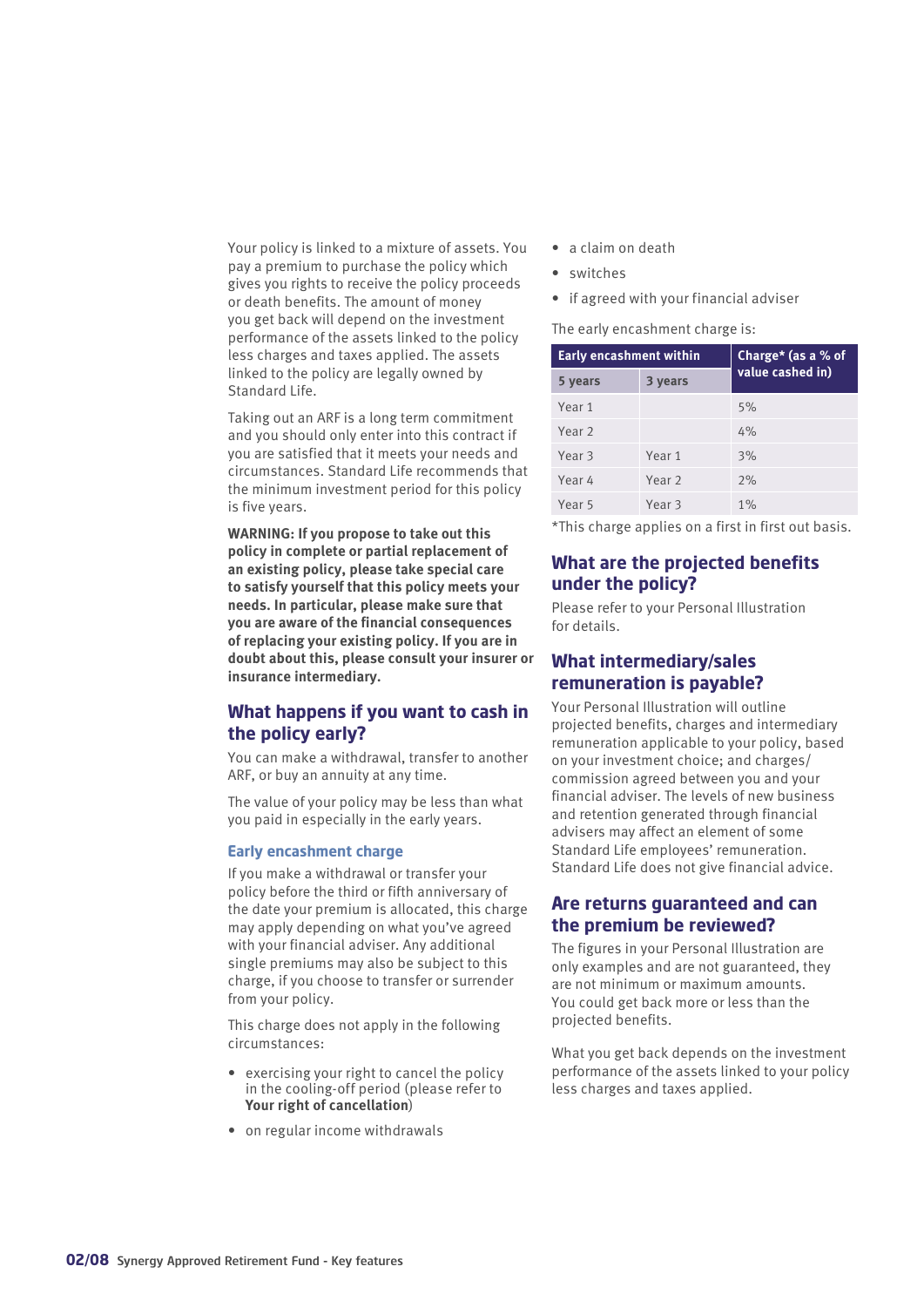#### **Can the policy be cancelled or amended by the insurer?**

If you make withdrawals from your policy to such an extent that the value left would be less than €2,500, we can cancel your policy and pay you its value.

We may change the terms of the policy (or issue another in its place) if;

the the Revenue amends or requires Standard Life to amend this policy; or

- it becomes impossible or impracticable to carry out any of the policy provisions because of a change in the law or other circumstances beyond our control; or
- the tax rules have changed or are due to change; or
- we have to pay a government levy; or
- the type of assets which may be linked to the policy is varied with the effect that there may be a different range of assets which the holdings can be composed of.

Before we alter the policy, we will give you at least one month's notice explaining the change and your options.

You must provide any information or evidence which we need to set up and administer the policy. The policy may be ended if you withhold material information or make an incorrect statement in your application form.

#### **Information on taxation issues**

Premiums into approved retirement funds do not qualify for personal tax relief.

If you transfer the policy proceeds to buy an annuity or invest in another ARF, there is no tax payable.

Any withdrawals made from your policy are treated as income and taxed under the PAYE system.

On death, the tax assessment varies, depending on who benefits:

| <b>Beneficiary</b>               | <b>Inheritance tax</b> | Income tax                                                                                                                              |
|----------------------------------|------------------------|-----------------------------------------------------------------------------------------------------------------------------------------|
| Child aged 21 or over            | N <sub>o</sub>         | $Yes - 30%$                                                                                                                             |
| Child aged under 21              | Yes                    | N <sub>o</sub>                                                                                                                          |
| Spouse/Civil<br>partner (direct) | No.                    | Yes, treated as income paid to you during the year<br>of your death and taxed under the PAYE system                                     |
| Spouse/Civil<br>Partner's ARF    | N <sub>o</sub>         | No, but subsequent withdrawals by your spouse/<br>Civil Partner's are treated as income paid to them<br>and taxed under the PAYE system |
| Other                            | Yes                    | Yes                                                                                                                                     |

#### **Additional information in relation to your policy**

You can invest in a choice of:

- Funds, or
- Self-Directed Options, or
- a combination of the above

Please refer to your Investment Options guide (SYIO1) and Self-Directed Options Guide (SYSDO1) for more inforrmation.

If you only invest in Funds, all charges and withdrawals will be made from those funds.

If you choose to invest in a Self-Directed Option, a policy cash account will be set up to manage the charges, investment transactions and withdrawals.

#### **The policy cash account**

If you invest in a Self-Directed Option, a policy cash account will be set up within your policy to facilitate your Self-Directed Options and from which payments are credited and deducted.

The policy cash account is a deposit provided by a third party. We may alter the provider of the policy cash account from time to time. Please contact your financial adviser or Standard Life should you wish to know the details of the policy cash account provider at any time.

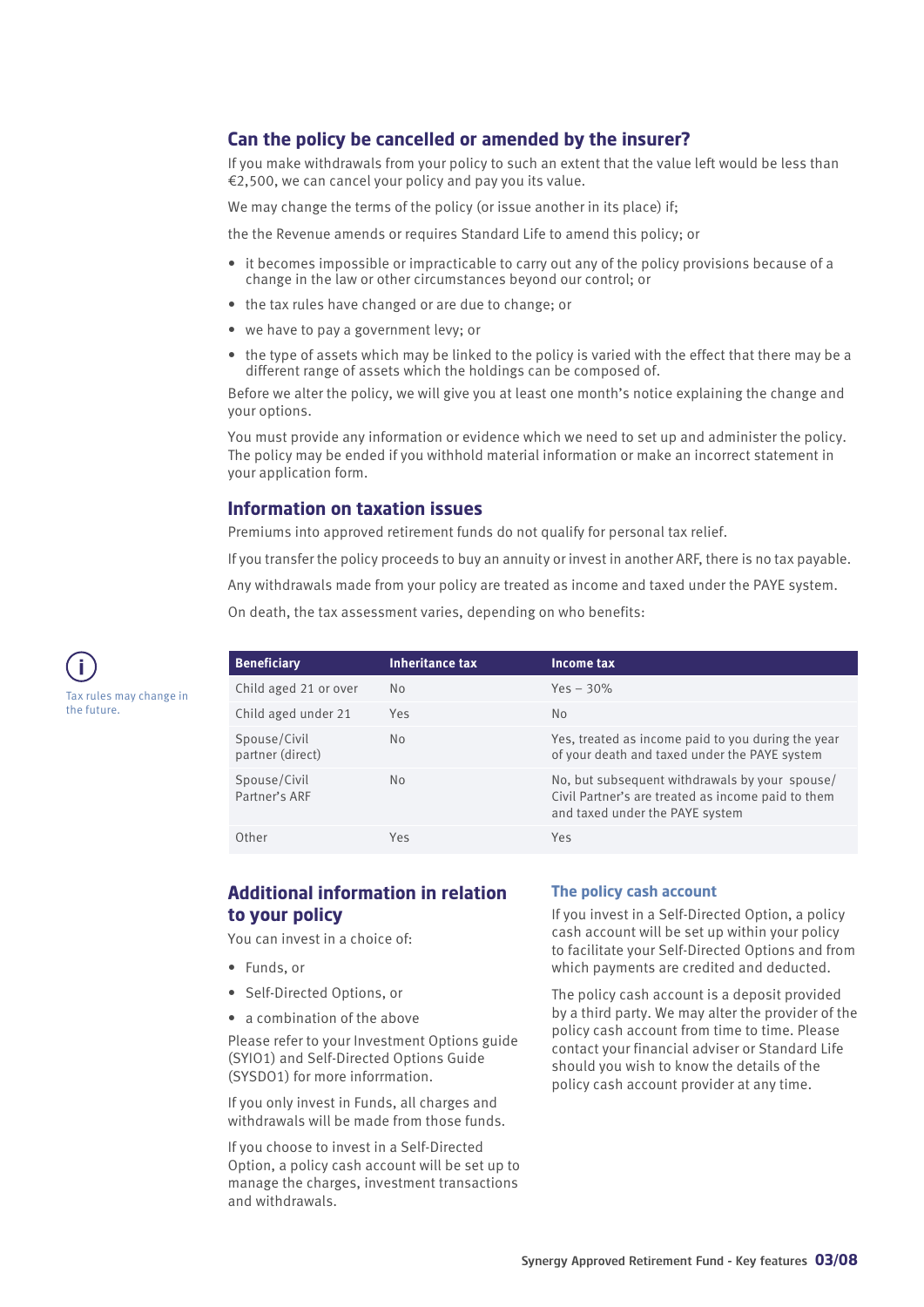#### **Deductions from the policy cash account**

The following may be deducted from the policy cash account if applicable to your investments:

- Switches between investment options
- Policy Cash Account management charge
- Deposit management charge
- Execution only Stock-broking management charge
- Property set up charge
- Property renewal charge
- Property sale charge
- Third party property charges
- Allocation rate charge
- Fund based charge
- Withdrawals
- Early encashment charge
- Switch charge

Please refer to your Personal Illustration and the Self Directed Options Guide (SYSDO1) for more information on these charges.

#### **Credits to the policy cash account**

The following may be credited to the policy cash account if applicable to your investments:

- Switches between investment options
- Rental Income
- Annual management charge rebate
- Interest payments on balances in the policy cash account

• Interest payments on balances on deposits The interest rate payable on balances in the policy cash account is variable. Depending on economic circumstances, it is possible that interest may not be payable on money held in

the policy cash account. It is also possible that instead of interest being payable you may be charged to operate the policy cash account. This may be because, for example, the policy cash account provider may charge Standard Life to operate the policy cash account. If an additional charge is payable by you we will give you as much notice as possible. We may not be able to give you one month notice if the policy cash account provider changes the terms without giving Standard Life sufficient notice.

To find out the current rate of interest on the policy cash account, please contact your financial adviser or Standard Life.

#### **Maintaining the policy cash account**

It is important to keep a balance in the policy cash account to cover the costs of managing the investments held in your policy.

There is a minimum balance set by Standard Life to be held in the policy cash account. It depends on which investment option you choose, regular income withdrawals and the commission you have agreed with your financial adviser. The relevant minimum balance required at any time is available by contacting Standard Life.

If the policy cash account falls below the minimum set by Standard Life, we will contact you requesting you to pay additional premiums; failing this we may sell some of the assets of your policy in order to bring the policy cash account up to the minimum balance set by Standard Life.

#### **Risks**

All investment choices are made at your own risk so it is important to seek appropriate financial advice.

Standard Life is not responsible for the performance or solvency of providers of the investments available through the policy.

Should you invest in a Self-Directed Option, or have money in the policy cash account, we will not be liable for any loss suffered by you in the event that a provider defaults. This means that you bear the risk in the event of default of a provider of the Self-Directed Options or the policy cash account.

External investment managers are responsible for the management of Funds, including what they invest in. This means that Standard Life is not responsible for the performance of these Funds, or the solvency of the external investment manager.

In order to maintain fairness between those remaining in and those leaving a Fund, we may in exceptional circumstances,

- change the pricing basis of a fund to reflect cashflows in and out. If it's a property based fund, due to the high transaction charges associated with the assets, this can result in a significant movement of the fund price
- we may also wait before we carry out your request to switch your funds, transfer or cash in your policy. This delay could be for up to a month. But for some funds, the delay could be longer, for example, if it's a property based fund, it may be up to 12 months because property and land can take longer to sell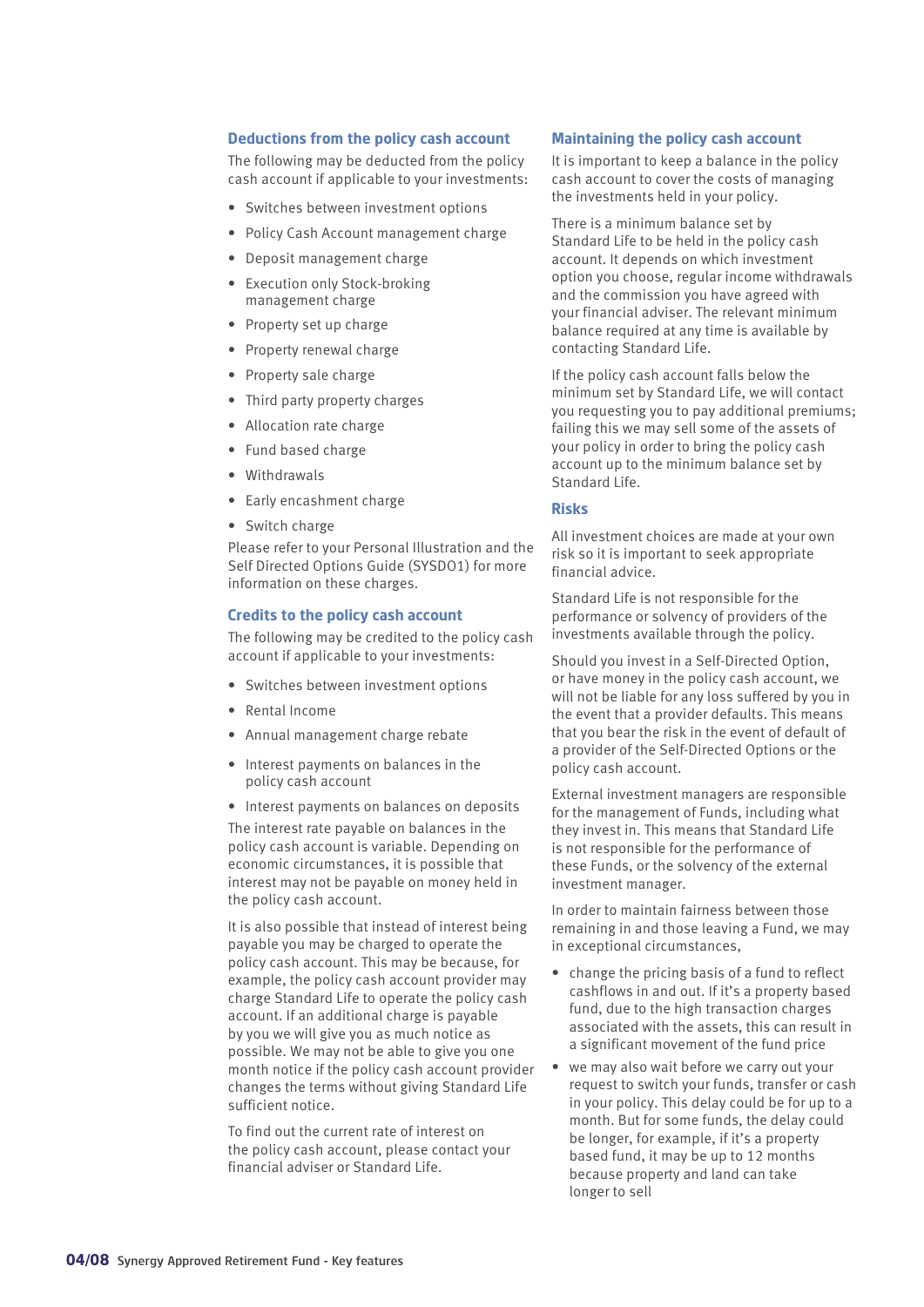• If we have to delay switching, transferring or cashing in, we'll use the fund prices on the day the transaction takes place – these prices could be very different from the prices on the day you made the request.

The value of investments linked to this policy may be affected by fluctuations in interest rates, exchange rates and/or economic and political situations.

#### **Premiums and switching**

At the start of your policy, you decide on the proportion of each premium to be invested in your choice of investments.

These proportions and the allocation rate are shown on your Personal Illustration. You can change your existing investments at any time.

See the Investment Options guide (SYIO1) for more information on your investment choices.

This policy only accepts single premium payments. You can add further single premiums subject to our minimum levels. For details of the minimums, please contact your financial adviser or Standard Life.

Premiums must be paid by cheque or by credit transfer.

#### **Charges**

The charges that apply to your policy are outlined in your Personal Illustration. For the charges that may apply to Self Directed Options, please see the Self Directed Options Guide (SYSDO1).

Switching between assets is free for the first 12 switches in any 12 month period. Currently, each subsequent switch within the same period costs €60.

If you choose to make an occasional withdrawal or transfer your policy there may be a charge. Please see **'What happens if you want to cash in the policy early or stop paying premiums?'** for more information.

If you invest in Funds, an Annual Management Charge will be deducted each day before the fund price is calculated. See the Investment Options Guide (SYIO1) for the charge that applies.

We may also deduct charges based on the type of commission you have agreed with your financial adviser:

- An allocation rate charge may apply
- A fund based charge may be payable.

These charges are shown in your Personal Illustration.

These are our charges as at December 2021. We regularly review our charges and sometimes we need to increase them to reflect changes in our overall costs or assumptions. Any increase will be fair and reasonable and we will notify you of such changes by publishing them on [www.standardlife.ie](http://www.standardlife.ie).

#### **Annual management charge rebate**

This rebate applies to Funds and Self Directed Options and the policy cash account.

#### **Withdrawals**

You can request a withdrawal at any time and it will be deducted on the 6th day (or the next business day) of the month. A request must be received three working days before the 6th day of the month in order to be paid that month.

Withdrawals will only be paid to your own or your jointly owned personal bank account, and may take up to 5 workings days to reach your account.

You must withdraw a percentage of your policy based on its value (as at 30 November), the percentage is:

- 4%, if you are 60 years of age or over for the full tax year, or
- 5%, if you are 70 years of age or over for the full tax year, or
- 6%, if you have combined ARF and vested PRSA assets of €2 million or more, and are aged 60 or over for the full tax year

If you don't make withdrawals of at least this amount during each year, in December we will make a withdrawal and pay it into your bank account.

See the 'I**nformation on taxation issues**' section for information on taxation of withdrawals.

#### **Occasional withdrawals**

The minimum occasional withdrawal is €900 (before taxes are deducted).

If you make withdrawals from your policy to such an extent that the value left would be less than €2,500, we can cancel your policy and pay you its value.

Please refer to the earlier section '**What happens if you want to cash in the policy early or stop paying premiums**?' to see when an early encashment charge and/or an allocation rate reclaim applies.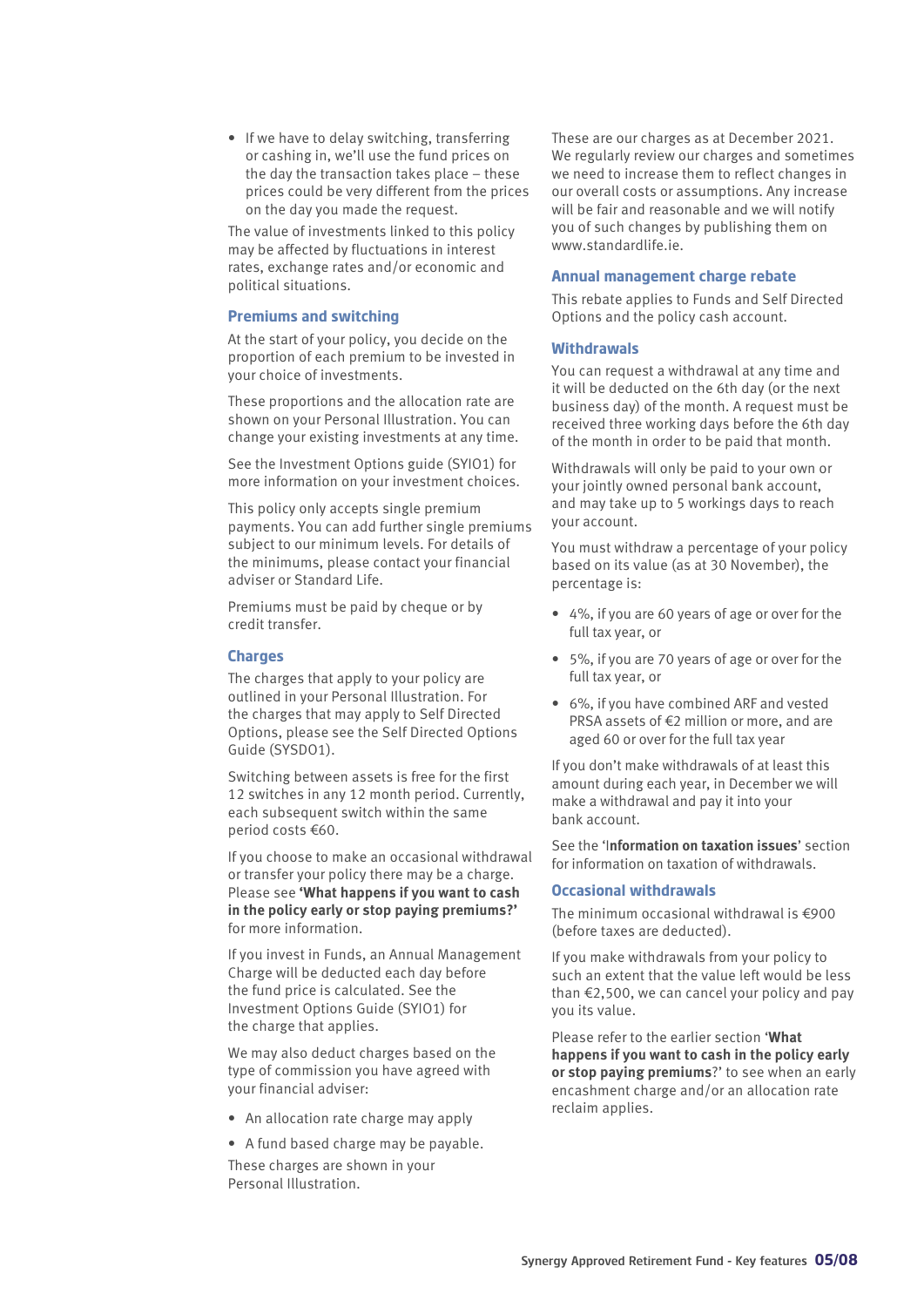#### **Regular income withdrawals**

You can take a regular income either as a fixed amount after tax (maximum 10% per annum of investment), or as a percentage of your policy value before tax (maximum 10% per annum of value).

Regular income can be paid monthly, quarterly, half-yearly or yearly. The minimum income you can withdraw is €900 per annum.

If you have invested in Funds only, or in a combination of Funds and Self-Directed Options regular income withdrawals are taken from all of the Funds in which you are invested, in proportion to the value of your funds on the date of withdrawal.

If you have invested in the Self-Directed Options only, regular income withdrawals are taken from your policy cash account.

If you choose to take fixed amount regular withdrawals, you cannot switch to percentage of policy value regular withdrawals at a later stage or vice versa.

#### **Death benefit**

On your death the full value of your policy is payable to your estate.

#### **Your right of cancellation**

If you take out a Synergy ARF and you change your mind about keeping it, you can cancel the policy within 30 days from when you get your policy schedule and statement of reasonable projection. A refund will be made to your originating pension provider or Qualifying Fund Manager.

If the value of the assets linked to it has fallen between the time your premium was invested and your instructions to cancel are received, there will be a deduction to cover this fall in value. If applicable, the deposit or stockbroking provider may also deduct their early withdrawal charge or dealing charge before we refund any payment. Any property related charges will also be deducted, if applicable.

#### **Handling complaints**

If you have a complaint please write to the Operations Director, Standard Life, 90 St Stephen's Green, Dublin, D02 F653. If you want information on our complaint handling procedure, please ask us.

If you aren't satisfied with our reply, you can refer your complaint to the Financial Services and Pensions Ombudsman. This won't affect your legal rights.

#### **Data Protection Notice - Using your personal information**

We will collect and use personal information about you such as your name, date of birth and address in order to provide this product or service and manage our relationship with you. It may be necessary as part of this product or service to collect and use personal information which is defined as 'sensitive' by data protection law. Any sensitive personal information will only be collected and used where it's needed to provide the product or service you have requested or to comply with our legal and regulatory obligations and where we have obtained your explicit consent to process such information.

To provide this product or service and meet our legal and regulatory obligations, we will keep your personal information and copies of records we create (for example, phone calls with us) while you are a customer of ours. Even when you no longer have a relationship with us, we are required to keep information for different legal and regulatory reasons. The length of time will vary and we regularly review our retention periods to make sure they comply with all laws and regulations.

The information collected may be shared with other parts of the Phoenix Group and other companies we work with to support us in the provision of the product or service you have with us. We may also share your information with our regulators (for example, the Central Bank of Ireland), the Revenue Commissioners, your financial adviser, and for applicable products and services, your employer where necessary and lawful to do so. Whenever we share your personal information, we will do so in line with our obligations to keep your information safe and secure.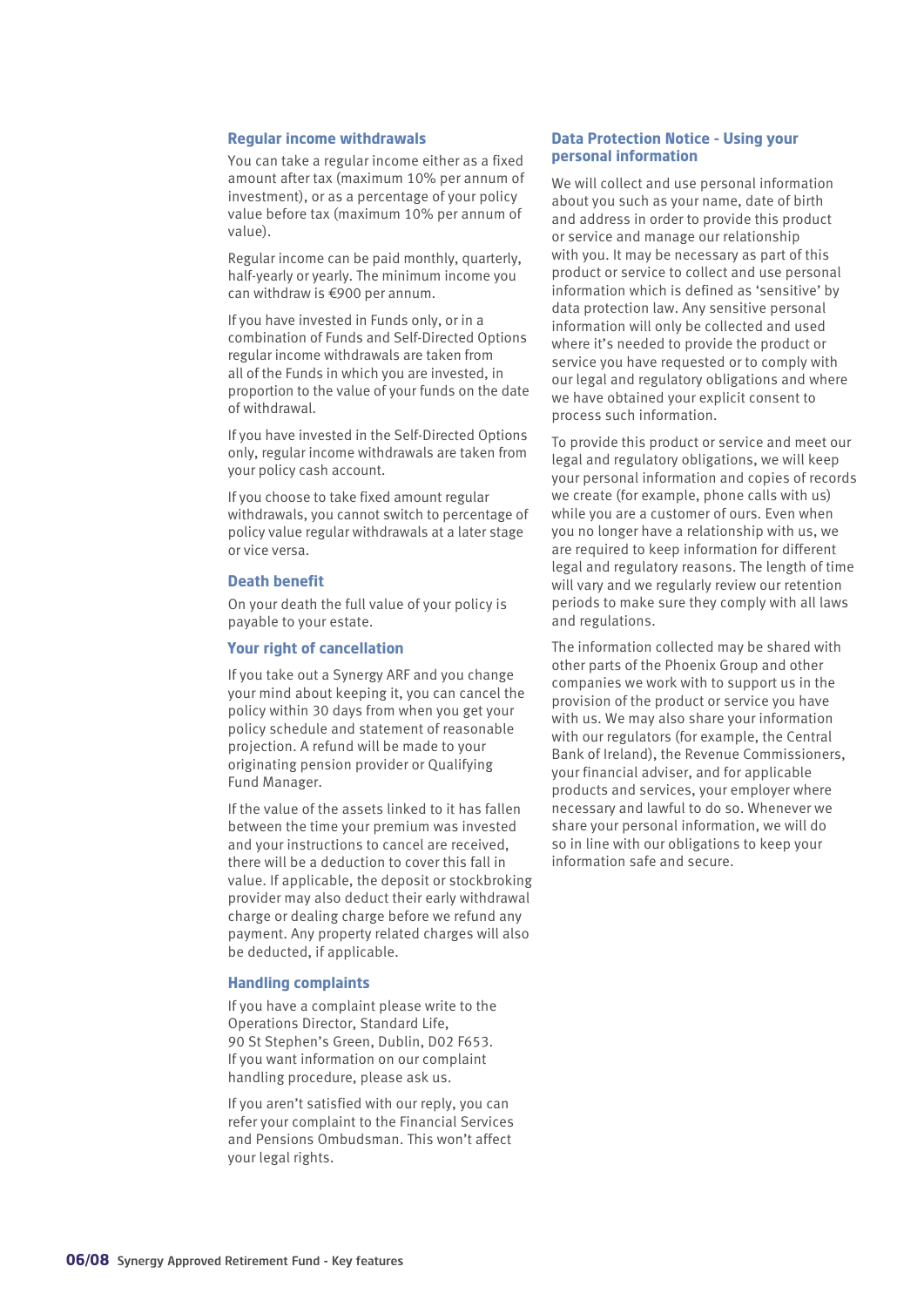The majority of your information is processed in Ireland. However, some of your information may be processed by us or the third parties we work with outside of the European Economic Area (EEA), including countries such as the UK and USA. Where your information is being processed outside of the EEA, we take additional steps to ensure that your information is protected to at least an equivalent level as would be applied by Irish data privacy laws, for example, we will put in place legal agreements with our third party suppliers and do regular checks to ensure they meet these obligations.

For more information on how Standard Life International dac processes your personal information and what your rights are, please read our Privacy Policy at **www.standardlife.ie/ privacy** or write to the Data Protection Officer, Standard Life, 90 St Stephen's Green, Dublin, D02 F653.

We may make changes to this notice. If we do, we will update our Privacy Policy on **www.standardlife.ie/privacy**

#### **General information**

The Synergy ARF is underwritten by Standard Life International dac in Ireland.

Standard Life International dac is part of the Phoenix Group. There is a strategic partnership between the Phoenix Group and the abrdn Group. You can find out more about it at **www.thephoenixgroup.com**

During the term of your policy, Standard Life will tell you if we change

- Our name,
- Our legal form,
- Our main address, or
- Your policy, (with the exception of taxation issues, please refer to the earlier section **'Information on Taxation issues'**).

Each year, we will send you a statement detailing the value of your policy.

The Synergy ARF is subject to the laws of Ireland. This Key Features document aims to give you information on the main features, benefits and risks of the Synergy ARF. The Terms and conditions of your policy will be contained in your policy schedule, policy provisions (SYARF60) and statement of reasonable projection, which you will receive when the policy is set up.

Laws and tax rules may change in the future. The information here is based on our understanding in December 2021. Your personal circumstances also have an impact on tax treatment.